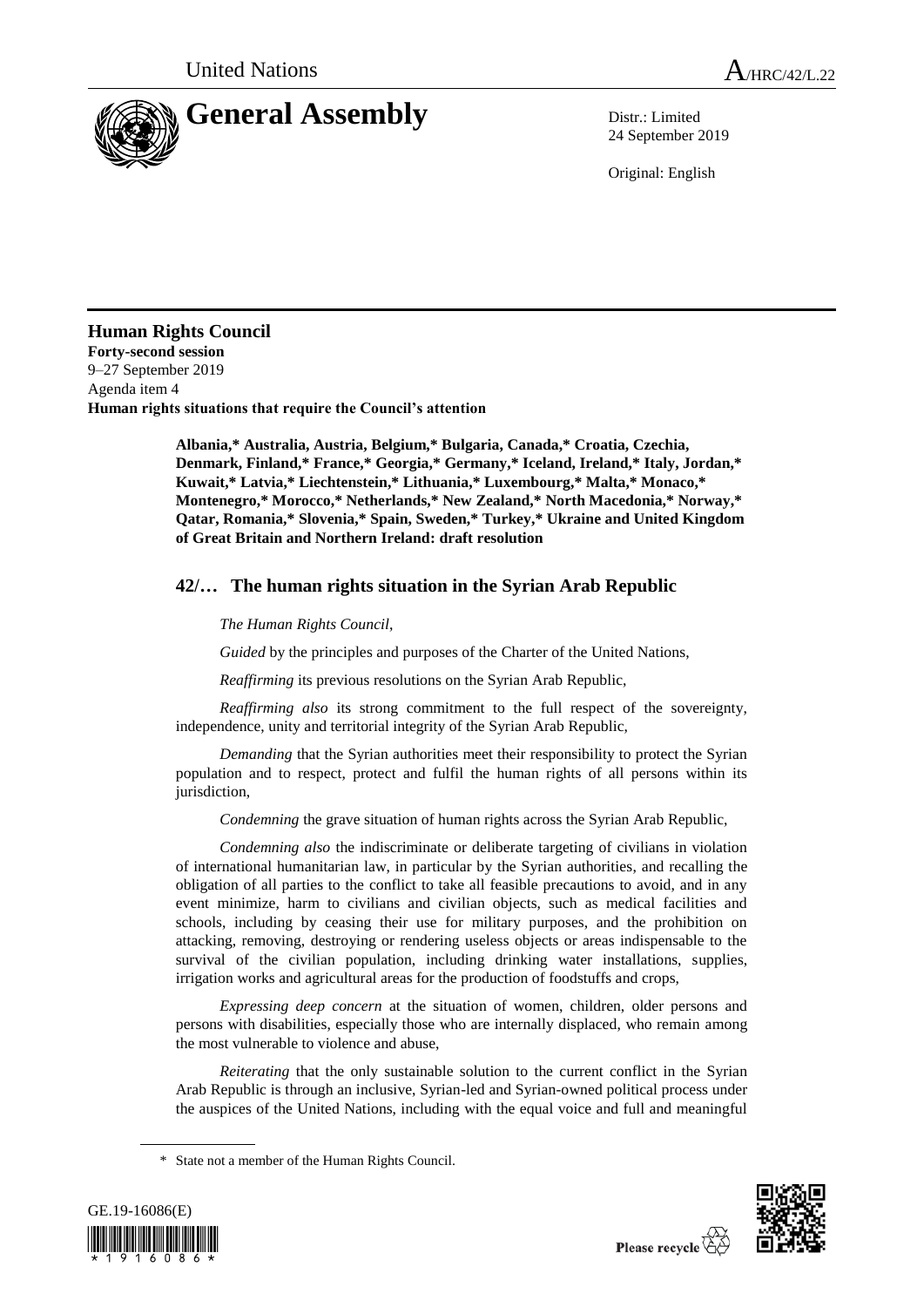participation of women in all efforts and decision-making as outlined by the Security Council in its resolution 1325 (2000) of 31 October 2000 and associated resolutions, and in accordance with the Geneva communiqué of 30 June 2012 and Council resolutions 2118 (2013) of 27 September 2013 and 2254 (2015) of 18 December 2015, with a view to establishing credible, inclusive and non-sectarian governance, and supporting the Special Envoy of the Secretary-General for Syria in his efforts towards this end,

*Recalling* Security Council resolution 2336 (2016) of 31 December 2016, stressing the continuing need to respect the de-escalation area of Idlib, acknowledging the signing by Turkey and the Russian Federation of the memorandum on the stabilization of the situation in the Idlib de-escalation area on 17 September 2018, and emphasizing the need to establish an effective and lasting nationwide ceasefire in the Syrian Arab Republic,

*Reaffirming* that States must ensure that any measure taken to counter terrorism complies with any relevant rules of international law, in particular international human rights law and international humanitarian law,

*Recalling* that, consistent with international humanitarian law and pursuant to relevant Security Council resolutions, including resolutions 2165 (2014) of 14 July 2014, 2268 (2016) of 26 February 2016 and 2401 (2018) of 24 February 2018, all parties to the conflict are to enable the immediate and unhindered delivery of humanitarian assistance, and stressing that the arbitrary denial of humanitarian access, depriving civilians of objects and assistance indispensable to their survival, including wilfully impeding relief supplies, such as food aid and life-saving medical supplies, may constitute a violation of international humanitarian law,

*Recalling also* Security Council resolution 2417 (2018) of 24 May 2018, in which the Council underlined that using starvation of civilians as a method of warfare may constitute a war crime,

*Recalling further* that deliberate attacks on civilians and civilian objects, such as schools and educational facilities, cultural heritage and places of worship, as well as on medical facilities, patients and personnel and on humanitarian personnel, may also amount to war crimes,

*Recalling* the statements made by the Secretary-General and the United Nations High Commissioner for Human Rights that crimes against humanity and war crimes are likely to have been committed in the Syrian Arab Republic,

*Reaffirming* that the use of chemical weapons constitutes a serious violation of international law, reiterating that all those responsible for any such use must be held accountable, regretting that the mandate of the Organisation for the Prohibition of Chemical Weapons-United Nations Joint Investigative Mechanism was not renewed, and welcoming that the Organisation for the Prohibition of Chemical Weapons has set up the Investigation and Identification Team pursuant to the decision made at the fourth Special Session of the Conference of State Parties to identify the perpetrators of the use of chemical weapons in the Syrian Arab Republic,

*Recalling* the work of the International Impartial and Independent Mechanism to Assist in the Investigation and Prosecution of Persons Responsible for the Most Serious Crimes under International Law Committed in the Syrian Arab Republic since March 2011, including on instances of the use of chemical weapons,

*Bearing in mind* that the illicit transfer, destabilizing accumulation and misuse of small arms and light weapons fuel conflict and affect negatively the enjoyment of human rights,

*Expressing its deepest concern* at the most recent findings of the Independent International Commission of Inquiry on the Syrian Arab Republic,<sup>1</sup> and deploring the lack of cooperation by the Syrian authorities with the Commission of Inquiry,

 $1$  See A/HRC/42/51.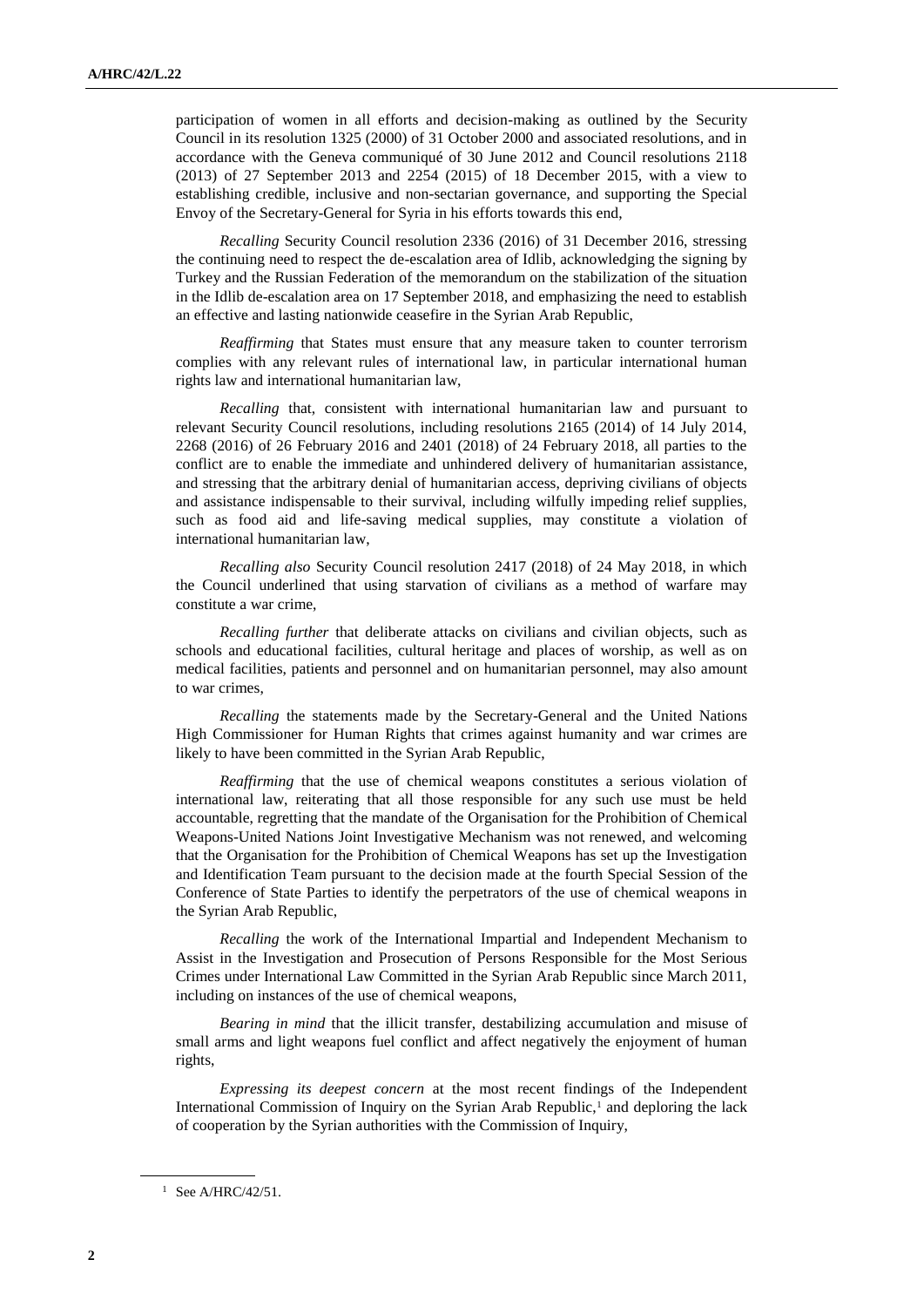*Acknowledging* the ongoing efforts of human rights defenders active in the Syrian Arab Republic to document violations and abuses of international human rights law and violations of international humanitarian law, despite grave risks,

1. *Deplores* the fact that the conflict in the Syrian Arab Republic continues in its ninth year with its devastating impact on the civilian population, and urges all parties to the conflict to abstain immediately from any actions that may contribute to the further deterioration of the human rights, security and humanitarian situations;

2. *Calls upon* all parties to the conflict and Member States, especially members of the International Syria Support Group, to renew their efforts to create conditions, including a comprehensive nationwide ceasefire, that support meaningful negotiations for a political solution to the Syrian conflict, under the auspices of the Special Envoy of the Secretary-General for Syria and his office in Geneva, as only a durable and inclusive political solution to the conflict can bring an end to the systematic, widespread and gross violations and abuses of international human rights law and violations of international humanitarian law;

3. *Welcomes* the work and the important role played by the Independent International Commission of Inquiry on the Syrian Arab Republic, established by the Human Rights Council in its resolution S-17/1 of 23 August 2011, in supporting essential accountability efforts by investigating all alleged violations and abuses of international human rights law since March 2011 in the Syrian Arab Republic, to establish the facts and circumstances and to support efforts to ensure that all perpetrators of abuses and violations, including those who may be responsible for crimes against humanity, are identified and held accountable;

4. *Demands* that the Syrian authorities cooperate fully with the Human Rights Council and the Commission of Inquiry by granting the Commission immediate, full and unfettered access throughout the Syrian Arab Republic;

5. *Strongly condemns* all violations and abuses of international human rights law and all violations of international humanitarian law committed by all parties to the conflict, including the continued systematic, widespread and gross violations and abuses of human rights and all violations of international humanitarian law by the Syrian regime and its affiliated State and non-State actors, including foreign terrorist fighters and those foreign organizations fighting on behalf of the Syrian authorities, and expresses deep concern that their involvement further exacerbates the deteriorating situation in the Syrian Arab Republic, including the human rights and humanitarian situation, which has a serious negative impact on the region;

6. *Demands* that all parties to the conflict comply with their respective obligations under international human rights law and international humanitarian law, and that the Syrian authorities immediately end the use of prohibited weapons and munitions, the indiscriminate use of heavy weapons in populated areas, barrel bombs, aerial bombardment, incendiary weapons, ballistic missiles and cluster bombs;

7. *Expresses deep concern* at the deliberate use of starvation of civilians as a method of warfare, and encourages the Commission of Inquiry to include in future investigations violations of international human rights law and international humanitarian law related to the use of starvation of civilians;

8. *Expresses deep concern* about the grave humanitarian situation in the Syrian Arab Republic and at the plight of the 11.7 million people in need of full, timely, immediate, unhindered and safe humanitarian assistance, including the more than 5 million Syrians whose needs are particularly acute and the more than 1 million people who remain in hard-to-reach areas, where freedom of movement and access to humanitarian aid and services remain very restricted, including in camps for internally displaced persons;

9. *Strongly condemns* the Syrian authorities' continued and deliberate obstruction of life-saving humanitarian assistance to those most in need, including the removal of humanitarian aid from United Nations-approved convoys, including medical aid and supplies intended to reach desperate populations deprived of vital necessities;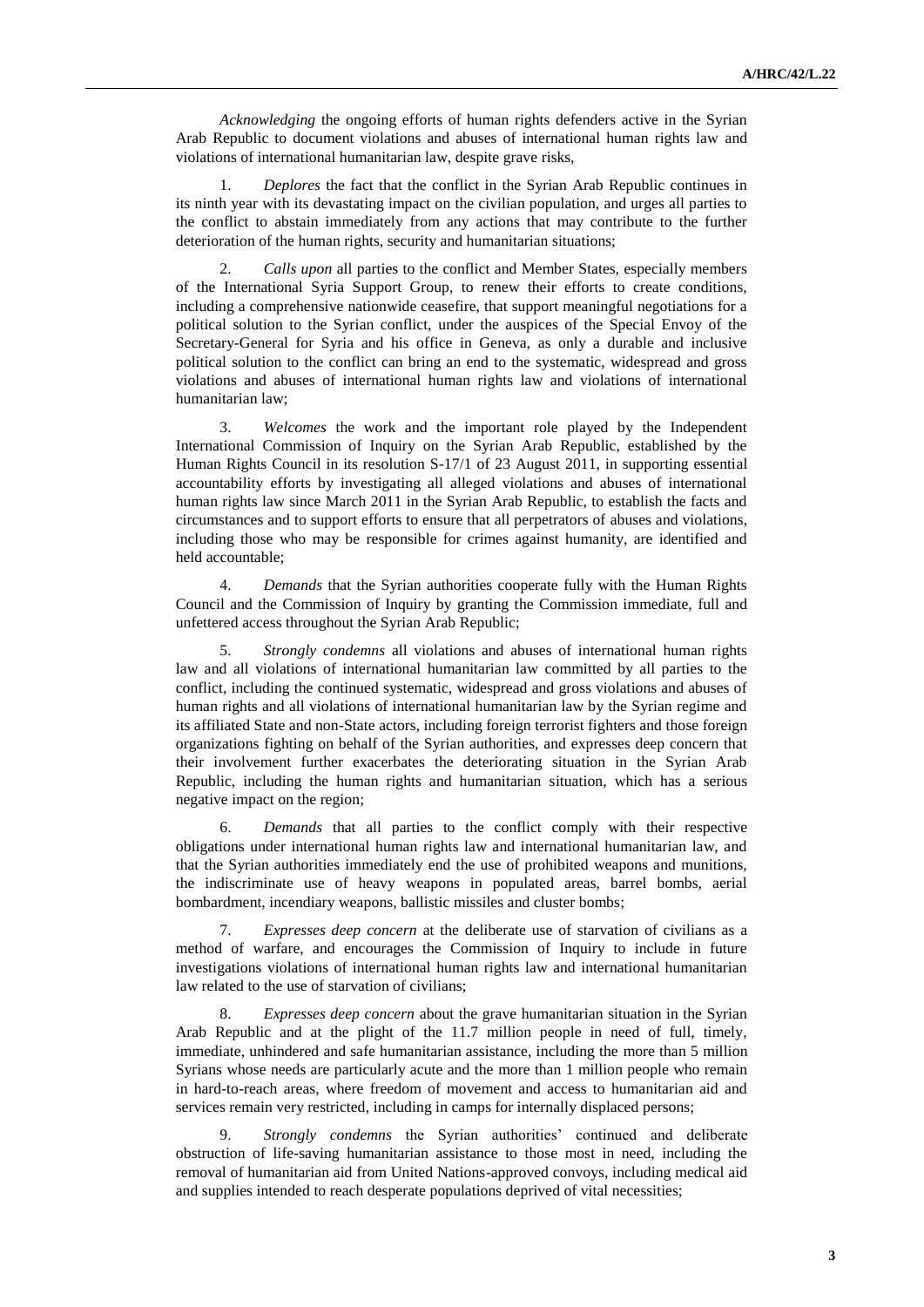10. *Demands* that the Syrian authorities and their allies facilitate, and all other parties to the conflict do not hinder, the full, timely, immediate and safe humanitarian access of the United Nations and other humanitarian actors to all areas, and that they ensure that the delivery of unrestricted humanitarian aid reaches all those in need, for as long as it is needed, including in hard-to-reach areas, in accordance with relevant Security Council resolutions, and calls upon Member States to fully fund the United Nations appeals;

Strongly condemns all attacks against the civilian population and civilian objects, such as schools, medical units, medical personnel, patients and transport and personnel involved in humanitarian assistance, in violation of international humanitarian law, recalls the primary responsibility of the Syrian authorities to protect the civilian population, and deplores the long-term consequences of such attacks for the population and health-care systems of the Syrian Arab Republic;

12. *Expresses deep concern* at the number of civilians, including children, killed or maimed by landmines, explosive remnants of war and improvised explosive devices used by all parties to the conflict;

13. *Takes note* of the recent conclusions of the Working Group on Children and Armed Conflict in the Syrian Arab Republic,<sup>2</sup> notes with deep concern the negative effects of the ongoing conflict, including the rapidly increasing instances of child, early and forced marriage, child labour and forced recruitment, and the denial of humanitarian assistance on the rights and welfare of children, including their access to medical care and to education, including schools, and strongly condemns the use of schools for military purposes, such as training, ammunition storage, detention facilities and accommodation, or as military bases;

14. *Calls upon* all parties to respect and protect the full enjoyment by children of all their human rights, and to allow at all times humanitarian workers to reach children and families in need of life-saving assistance, and to prevent and protect children from all exploitation, violations and abuses, including sexual and gender-based violence and child, early and forced marriage, trafficking and torture by, among other actions, ending and preventing the recruitment and use of children in the armed conflict, immediately, safely and unconditionally releasing children and handing them over to civilian child-protection actors, and ensuring that such authorities have access to detained children associated with armed groups;

15. *Deplores* the escalation of violence in the north-west of the country, stresses the situation of particular concern in the province of Idlib, and strongly condemns the attacks by the Syrian authorities and their State and non-State allies on civilians and first responders and civilian infrastructure where ongoing violence, including airstrikes, continues to cause death and injury among civilians and first responders, as well as devastating damage to civilian infrastructure, including health-care and educational facilities, causing immense suffering to the civilian population, with more than 600,000 people displaced since May 2019, and 3 million people – half of whom children – reliant upon humanitarian support, and which has caused the death of more than 1,000 civilians and damage to educational and health facilities, as well as water stations and markets;

16. *Urges* all relevant parties, including the signatories to the memorandum on the stabilization of the situation in the Idlib de-escalation area of 17 September 2018, to respect and uphold the ceasefire in Idlib in order to prevent further death and injury among civilians, and welcomes the decision by the Secretary-General to establish a United Nations board of inquiry to investigate attacks on de-conflicted and United Nations-supported facilities in the north-west of the Syrian Arab Republic since the signing of the memorandum;

*Calls upon* the Syrian authorities and all other parties to the conflict to ensure the effective implementation of Security Council resolutions 2139 (2014) of 22 February 2014 and 2254 (2015) and 1325 (2000) and to adhere to their obligations under international law, in particular to end arbitrary detention, torture and sexual and gender-

<sup>2</sup> S/AC.51/2019/1.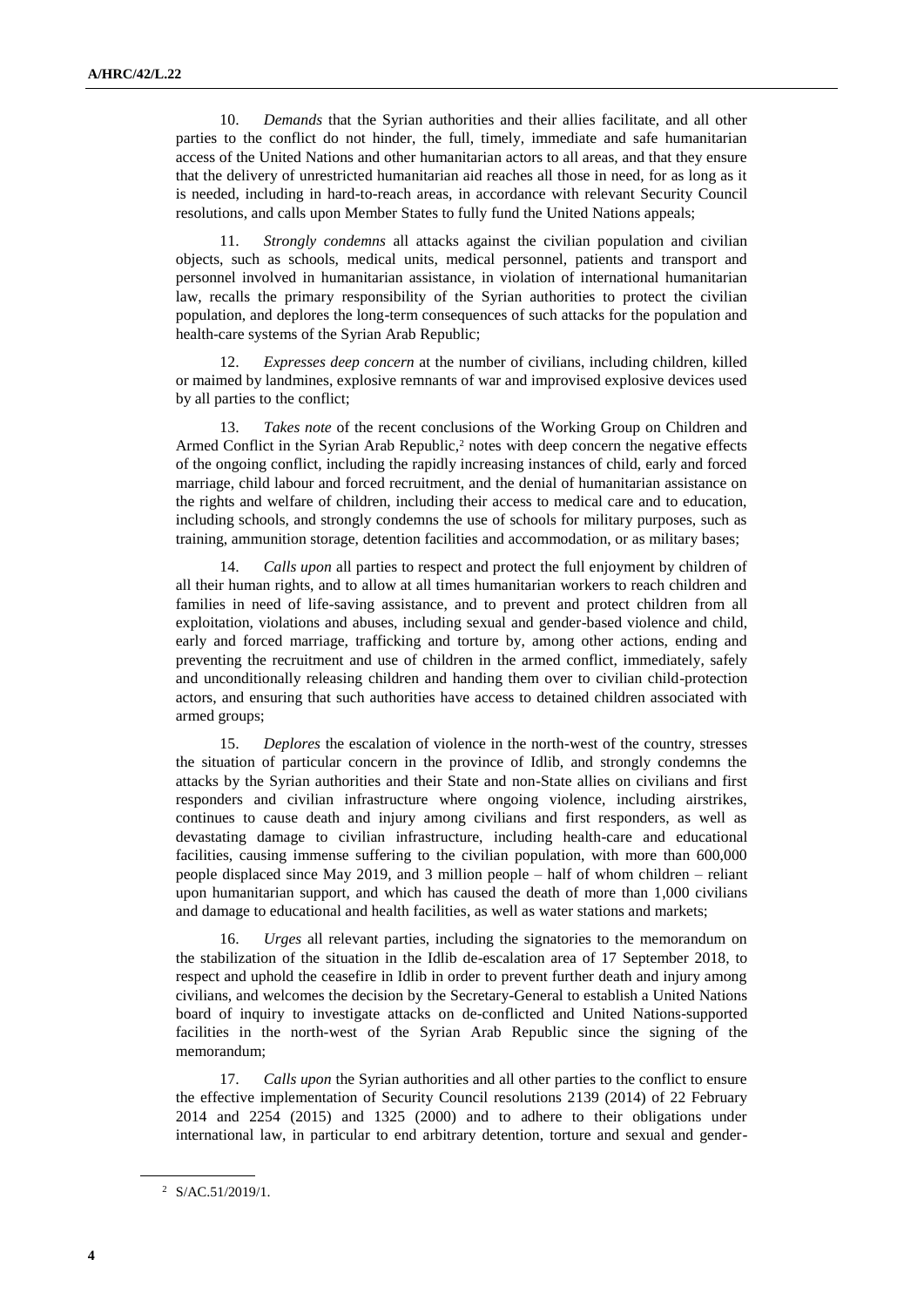based violence in the Syrian Arab Republic, notably in prisons and detention facilities, as well as kidnappings, abductions and forced disappearances, as demanded by the Council in its resolution 2139 (2014) and by the Commission of Inquiry in its recommendations;

18. *Expresses deep concern* at reports of mass executions and torture of prisoners, and at the number of deaths among individuals detained by the Syrian authorities, including in Syrian Military Intelligence facilities and military hospitals, as evidenced by the issuing of thousands of death notifications, which provides further indication of systematic violations of international human rights law and international humanitarian law, and urges them to provide families with death certificates and the remains of their relatives whose fate has been disclosed, including those who have been summarily executed, to take all appropriate measures immediately to protect the lives and rights of all persons currently detained or unaccounted for, and to clarify the fate of those who remain missing or are still in custody;

19. *Recognizes* the permanent damage that torture and ill-treatment, including sexual abuse and violence, causes to its victims and their families, and condemns the denial of medical services in all prisons and detention facilities;

20. *Strongly condemns* the use of sexual violence, torture and ill-treatment, particularly in detention facilities run by the Syrian authorities, including those acts referenced by the Commission of Inquiry in its reports and those depicted in the evidence presented by "Caesar" in January 2014, and recalls that such acts may constitute violations and abuses of international human rights law or violations of international humanitarian law;

21. *Strongly condemns* the continued widespread practices of enforced disappearance and arbitrary detention, notably widespread in areas where the Syrian authorities have retaken control, and notes that the Commission of Inquiry has comprehensively highlighted that the arbitrary detention of tens of thousands of individuals represents an urgent and large-scale crisis of human rights protection;

22. *Urges* all parties to take heed of the recommendations made by the Commission of Inquiry on the issue of detainees, in particular its calls for appropriate international monitoring bodies to be granted immediate access without undue restriction to all detainees and detention facilities, and for all parties, in particular the Syrian authorities, to publish a list of all detention facilities, to allow access to medical services for all detainees and to provide information on those whom they have detained to their families;

23. *Demands* the immediate release of all persons arbitrarily detained, including women, children, older persons, persons with disabilities, human rights defenders, humanitarian aid providers, medical personnel, the wounded and sick, and journalists, and notes the importance of ensuring justice for those arbitrarily detained;

24. *Notes* the continued functioning of the Working Group on the release of detainees/abductees, the handover of bodies and the identification of missing persons, composed of Turkey, the Russian Federation and the Islamic Republic of Iran, as well as the United Nations, positively notes the reports of the simultaneous release, facilitated by the Working Group, of detainees by the conflicting parties on 24 November 2018 and on 12 February, 22 April and 31 July 2019, and underlines the need for further sustained and large-scale concrete steps on this issue, and reiterates that all parties to the conflict must abide by their obligations under international humanitarian law and international human rights law, as applicable;

25. *Welcomes* Security Council resolution 2474 (2019) of 11 June 2019, and calls upon parties to the armed conflict in the Syrian Arab Republic to take all appropriate measures to actively search for persons reported missing, to enable the return of their remains, and to account for persons reported missing without adverse distinction, and to put in place appropriate channels enabling response and communication with families on the search process, to take appropriate measures to prevent persons from going missing as a result of the armed conflict, while paying utmost attention to cases of children reported missing as a result of the armed conflict, and to take appropriate measures to search for and identify those children;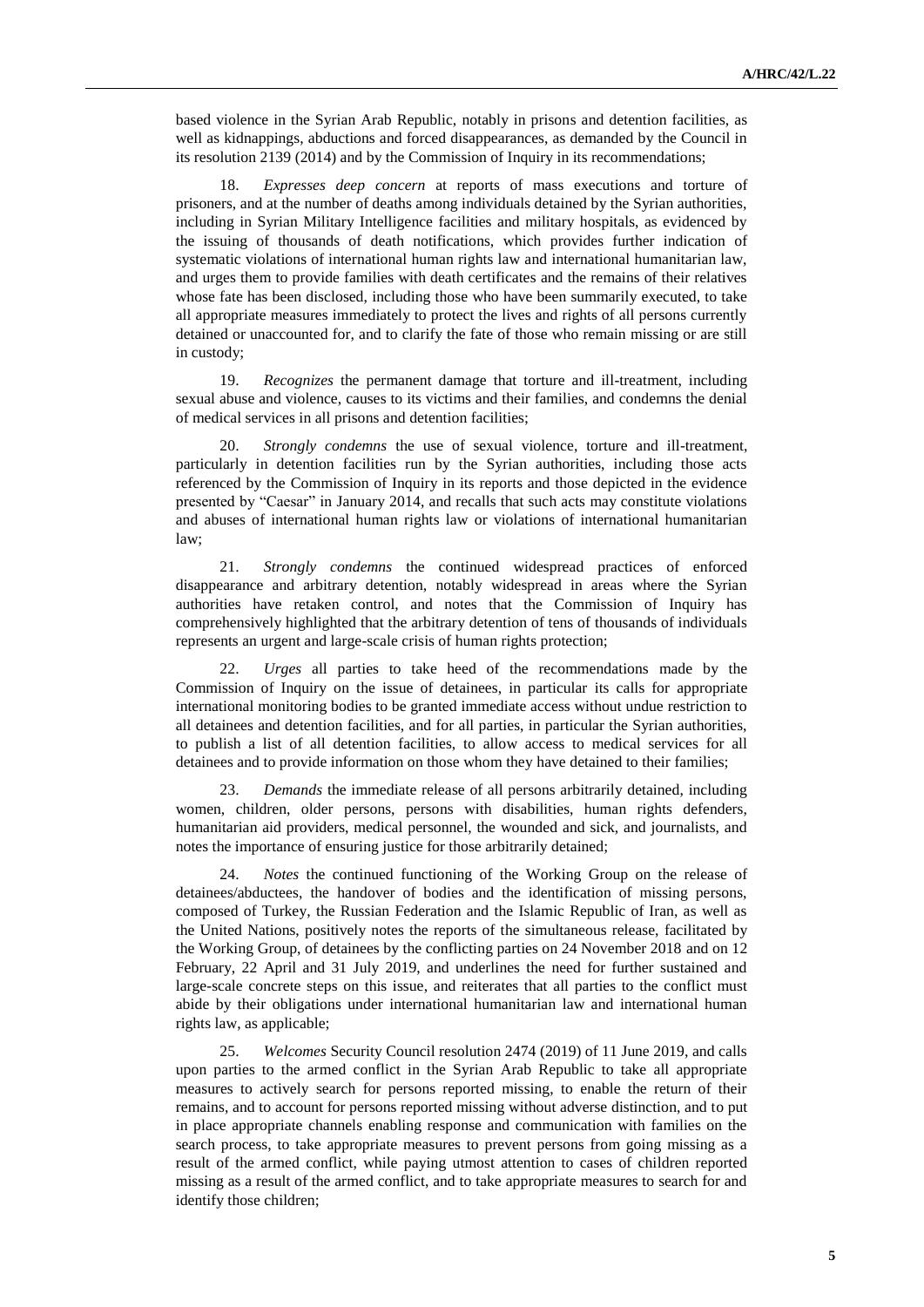26. *Expresses its profound concern* at the findings of the Commission of Inquiry that sexual and gender-based violence against women, girls, men and boys has been a persistent issue in the Syrian Arab Republic since the uprising in 2011, that rape and other forms of sexual and gender-based violence continue to occur, and that women and girls have been disproportionately affected and victimized on multiple grounds;

27. *Notes* the findings of the Commission of Inquiry that such acts of sexual and gender-based violence were committed most commonly by Syrian authorities and associated militia, as well as by so-called Islamic State in Iraq and the Levant (Daesh), that they represent a widespread and systematic attack directed against the civilian population, amounting to crimes against humanity, and that such acts constitute the war crimes of rape and other forms of sexual violence, including torture and outrages upon personal dignity;

28. *Strongly condemns* all acts of sexual and gender-based violence and abuse, recognizes the need for a survivor-centred approach in preventing and responding to such violence and abuse, calls for immediate and non-discriminatory access to services, such as medical and psychosocial support to be provided to all survivors of such crimes and for every effort to be made to ensure justice for those who have suffered as a result of such crimes, and urges all parties to the conflict to respect and protect women's and girls' full enjoyment of human rights and to heed the recommendations made by the Commission of Inquiry;

29. *Also strongly condemns* violence against persons based on their religious or ethnic affiliation, demands that all parties take all appropriate steps to protect civilians, including members of ethnic, religious and confessional communities, and stresses that, in this regard, the primary responsibility to protect the Syrian population lies with the Syrian authorities;

30. *Further strongly condemns* the damage and destruction of the cultural heritage of the Syrian Arab Republic, in particular that of Palmyra and Aleppo, and the organized looting and trafficking of Syrian cultural property, as outlined by the Security Council in its resolution 2199 (2015) of 12 February 2015, affirms that attacks intentionally directed against historic monuments may amount to war crimes, and underlines the need to bring the perpetrators of such crimes to justice;

31. *Expresses deep concern* at the displacement of approximately 13 million civilians, including 6.2 million internally displaced persons across the Syrian Arab Republic, and urges all parties to take note of the recommendations on this matter made by the Commission of Inquiry, and to ensure that any evacuation and movement of civilians is consistent with international humanitarian law and international human rights law, as applicable;

32. *Condemns* the reported forced displacement of populations in the Syrian Arab Republic, expresses deep concern at reports of social and demographic engineering in areas throughout the country, and calls upon all parties concerned to cease immediately all activities that cause these actions, including any activities that may amount to war crimes or crimes against humanity;

33. *Expresses grave concern* that, according to the Commission of Inquiry, more than 1.5 million civilians were forced to flee their homes during 2018, and that thousands more were forcibly displaced pursuant to "evacuation agreements" negotiated among warring parties;

34. *Expresses deep concern* for the more than 5.6 million registered refugees in the region fleeing the violence in the Syrian Arab Republic, welcomes the efforts of the neighbouring countries, Turkey, Lebanon, Jordan and Iraq, as well as of Egypt, to host Syrian refugees, acknowledges the socioeconomic consequences of the presence of largescale refugee populations in those countries and urges the international community to provide urgent financial support to enable the host countries to respond to the growing humanitarian needs of Syrian refugees, including the particular needs of women, girls and persons with disabilities, while emphasizing the principles of responsibility and burdensharing;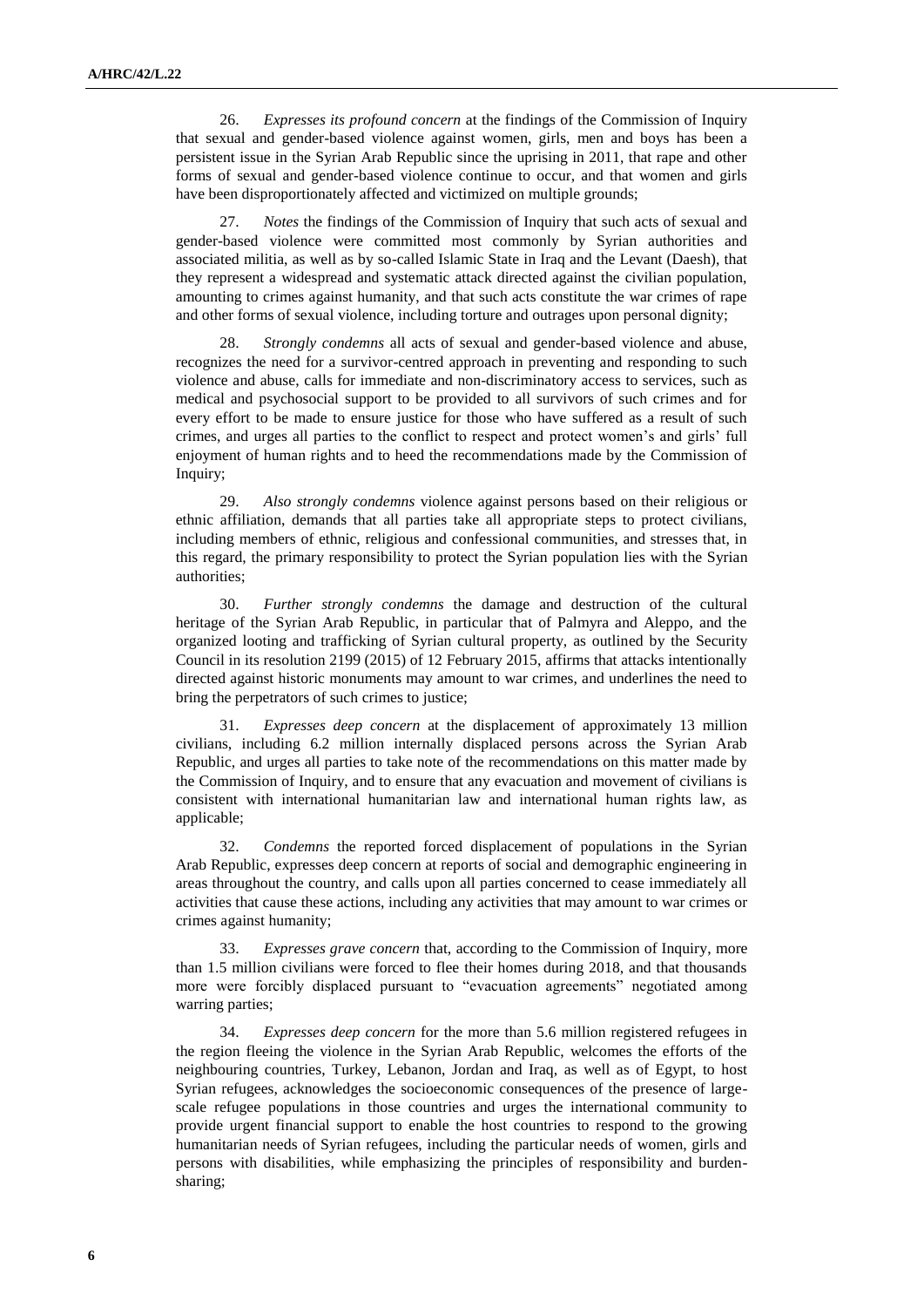35. *Notes* those States outside the region that have put in place measures and policies to assist and to host Syrian refugees, encourages them to do more, and also encourages other States outside the region to consider implementing similar measures and policies, also with a view to providing Syrian refugees with protection and humanitarian assistance;

36. *Notes with concern* that one of the main obstacles to refugees' safe, voluntary and dignified return to their country of origin derive from the Syrian authorities' own practices of violating the human rights of civilians in areas under its control, including the freedoms of assembly, movement and expression, as well as systematic property seizures, forced conscription, arbitrary arrests, enforced disappearances and political violence;

37. *Expresses concern* at reports that the Syrian authorities are arbitrarily preventing internally displaced persons from accessing and returning to their homes, with no apparently valid security reason and without providing alternatives to the displaced communities, which may amount to forced displacement;

38. *Deplores* in this regard the existence and application of national legislation, in particular Law No. 42/2018 and other legislation and practices concerning housing, land and property rights, which have a significant detrimental impact on the rights of Syrians displaced by the conflict to claim their property, as evidenced by recent reports of widespread property demolitions throughout the Syrian Arab Republic, calls for the immediate repeal of that legislation, and stresses the right of displaced Syrians to return to their homes in a safe, voluntary and dignified manner when the situation on the ground allows it;

39. *Expresses concern* that the hostilities have restricted access to or resulted in the loss of civil documentation, including through confiscation, thereby limiting freedom of movement, access to essential services, and housing, land and property rights, particularly for children, persons with disabilities, women and female-headed households, and notes that the lack of official death certificates can seriously affect inheritance and custody rights and severely restricts freedom of movement;

40. *Urges* all parties to implement the recommendation of the Commission of Inquiry on ensuring that the right of return is fully respected and facilitated by guaranteeing that all return movements are safe, voluntary and dignified and subject to informed consent to the places of origin and protect all property and tenancy rights, in cooperation with competent organizations, such as the Office of the United Nations High Commissioner for Refugees;

41. *Condemns in the strongest possible terms* the repeated use of chemical weapons by the Syrian authorities, in violation of its obligations under the Convention on the Prohibition of the Development, Production, Stockpiling and Use of Chemical Weapons and on Their Destruction and Security Council resolution 2118 (2013), and all use of chemical weapons in contravention of well-established international standards and norms against such use;

42. *Expresses grave concern* at the reports of the Technical Secretariat of the Organisation for the Prohibition of Chemical Weapons, which state that it continues to be unable to verify that the declaration made by the Syrian authorities regarding their chemical weapons programme was accurate and complete in accordance with the Chemical Weapons Convention, and calls upon the Syrian Arab Republic to cooperate fully with the Organisation to provide further clarification relating to the gaps, inconsistencies and discrepancies that remain;

43. *Welcomes* the fact that the Technical Secretariat of the Organisation for the Prohibition of Chemical Weapons has completed its arrangements for the deployment of the Investigation and Identification Team established to identify the perpetrators of the use of chemical weapons in the Syrian Arab Republic by identifying and reporting on all information potentially relevant to the origin of those chemical weapons, and calls upon the Syrian authorities to provide all necessary access and authorizations to the members of the Team;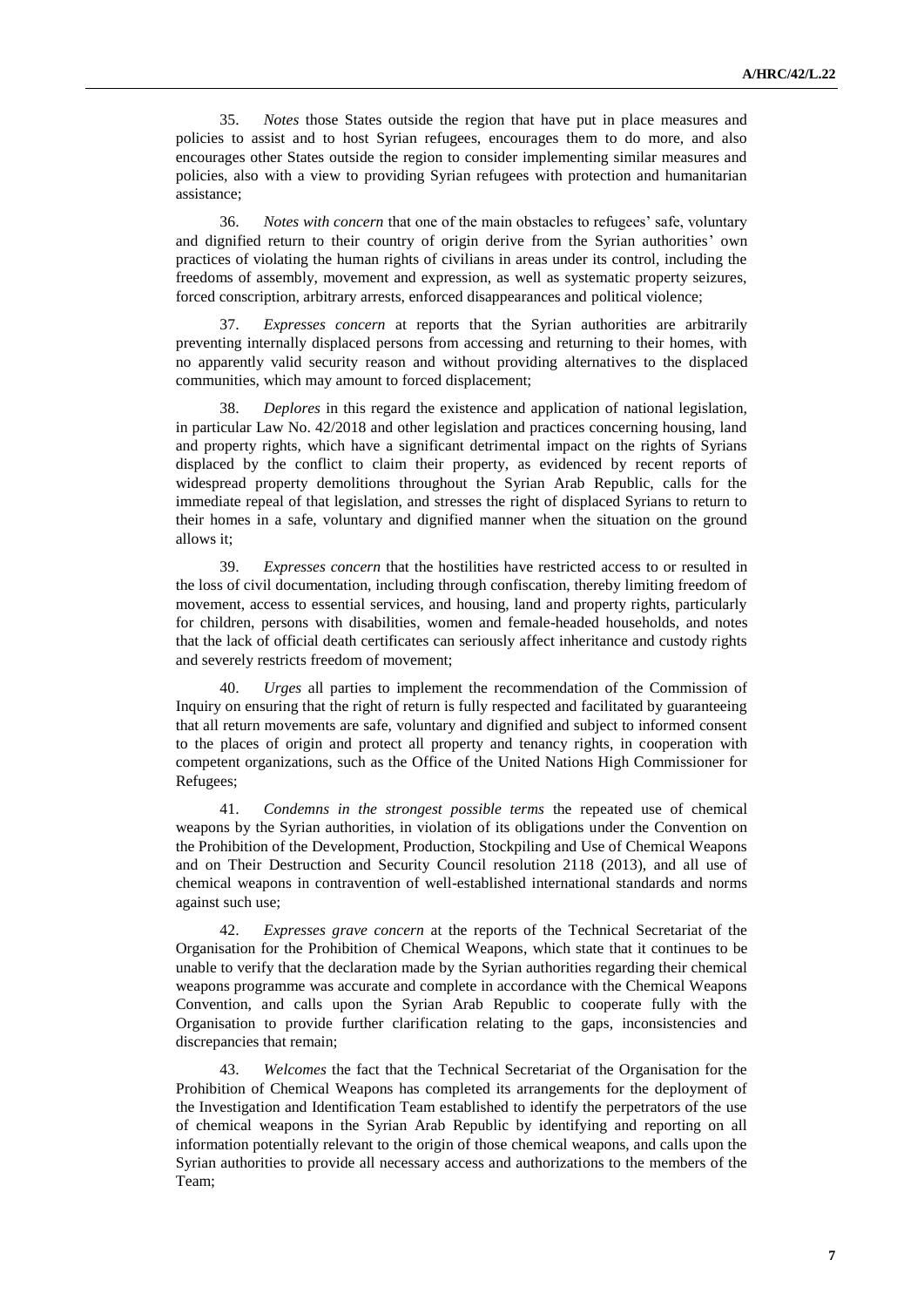44. *Recalls* the relevant reports of the Organisation for the Prohibition of Chemical Weapons-United Nations Joint Investigative Mechanism, in which they found that the Syrian authorities were responsible for the use of chemical weapons on four occasions, and that the Joint Investigative Mechanism also confirmed that so-called Islamic State in Iraq and the Levant (Daesh) was responsible for two chemical weapons attacks between 2014 and 2017;

45. *Expresses grave concern* at the findings by the fact-finding mission of the Organisation for the Prohibition of Chemical Weapons that sarin and chlorine were very likely used in separate attacks in Ltamenah on 24 and 25 March 2017, and that chlorine was likely used in an attack in Saraqib on 4 February 2018;

46. *Recalls with grave concern* the finding by the Commission of Inquiry of a vast body of evidence suggesting that chlorine was dropped by helicopter on a residential building in Duma on 7 April 2018, that the Commission had received information on the deaths of at least 49 individuals and the wounding of up to 650 others, and at the findings of the Commission in the same report that, in a series of ground attacks in Duma on 22 January and 1 February 2018, the Syrian authorities and/or affiliated militias had committed the war crime of using chemical weapons, following a pattern previously documented by the Commission;

47. *Recalls* the findings of the fact-finding mission of the Organisation for the Prohibition of Chemical Weapons in its report of 1 March 2019 that, on the basis of its evaluation and analysis of all the information gathered, there were reasonable grounds that a toxic chemical was used as a weapon in Duma on 7 April 2018, and that the toxic chemical was likely molecular chlorine;

48. *Demands* that all parties desist immediately from any use of chemical weapons in the Syrian Arab Republic, expresses its strong conviction that those responsible for such use must be held accountable, and expresses its support for the objectives and commitments of the International Partnership against Impunity for the Use of Chemical Weapons to support accountability for all those responsible for the proliferation or use of chemical weapons;

49. *Strongly condemns* the terrorist acts and violence committed against civilians by so-called Islamic State in Iraq and the Levant (Daesh), Al-Nusrah Front (also known as Hay'at Tahrir al-Sham) and other terrorist organizations designated by the Security Council, and their gross, systematic and widespread abuses of international human rights law and violations of international humanitarian law, reaffirms that terrorism, including the actions of so-called Islamic State in Iraq and the Levant (Daesh), cannot and should not be associated with any religion, nationality or civilization, and stresses the importance of the full implementation of Security Council resolution 2170 (2014) of 15 August 2014;

50. *Expresses deep concern* about the documented cases of civilians, including women and children, taken hostage by so-called Islamic State in Iraq and the Levant (Daesh), calls for their immediate release, notes that hostage-taking and the murder of civilians may constitute a war crime, condemns the recent reported mass arbitrary arrests and detention of civilians by Hay'at Tahrir al-Sham, and notes that imprisonment or other severe deprivation of physical liberty in violation of international law, when committed as part of a deliberate widespread or systematic attack directed against any civilian population, may amount to a crime against humanity;

51. *Reaffirms* the importance of establishing appropriate processes and mechanisms to achieve justice, reconciliation, truth and accountability for gross violations and abuses of international law, and reparations and effective remedies for victims, in particular detainees, internally displaced persons and disappeared persons, and victims of sexual and gender-based violence, and stresses the prerequisite role that accountability can play in any effort to bring about a sustainable, inclusive and peaceful conclusion to the conflict;

52. *Recalls* that the International Criminal Court was established to help to end impunity for applicable crimes in which a State is unwilling or unable to genuinely carry out investigations or prosecutions;